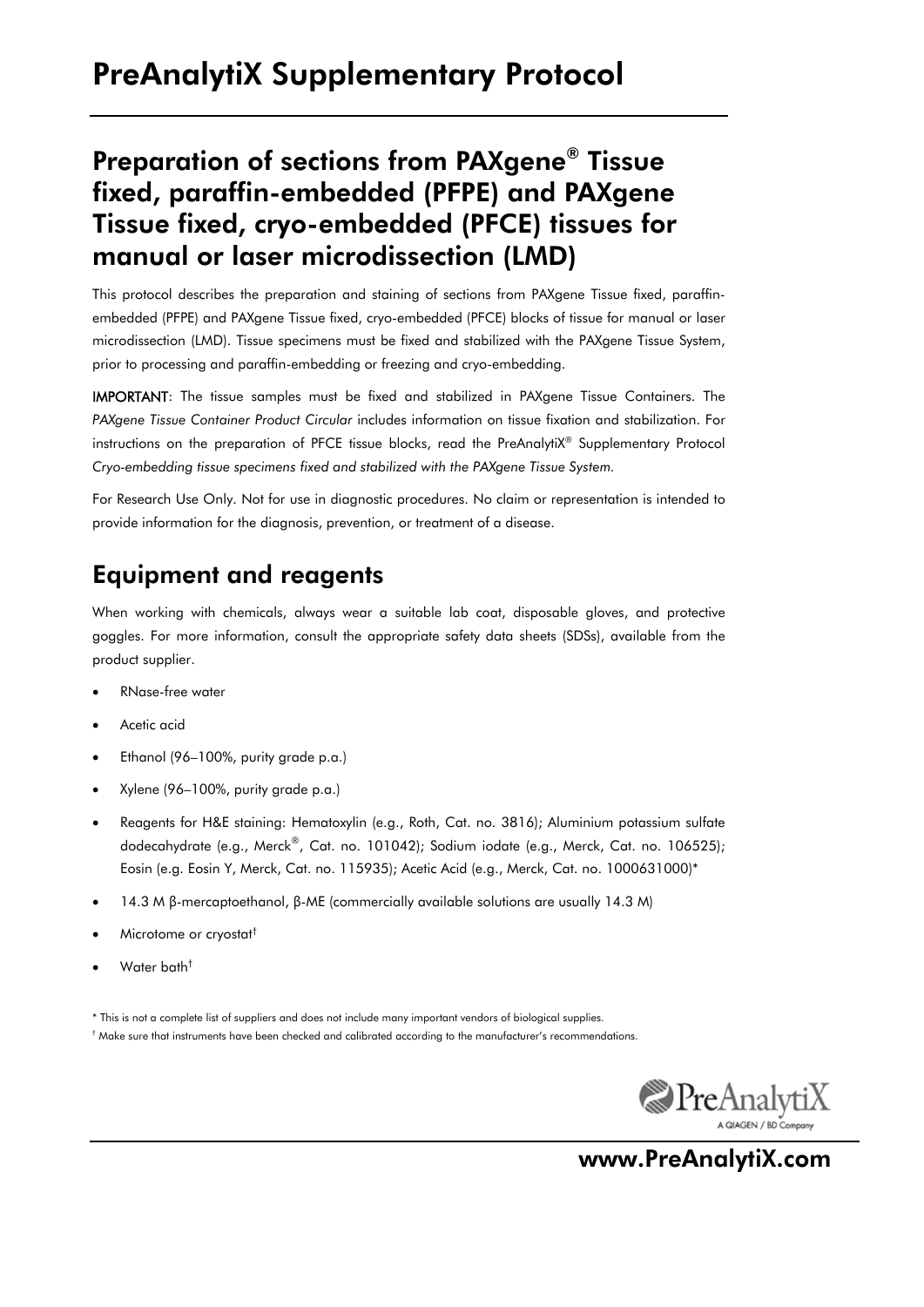- Incubator\*
- Adhesion slides for manual microdissection (e.g., SuperFrost® Plus Slides, VWR® Cat. no. 631-0108) $^{\dagger}$  or frame slides for laser microdissection, (e.g., PPS-membrane 25mm x 76 mm, Leica® Cat. no. 11505273).† For general information regarding properties of LMD slides refer to product circulars of the supplier/manufacturer.

### Starting material

Starting material for manual or LMD from slide-mounted sections is a block of PFPE tissue (see procedure A) or PFCE tissue (see procedure B).

The tissue samples must be fixed and stabilized in PAXgene Tissue Containers and processed according to the *PAXgene Tissue Container Product Circulars* and the Supplementary Protocol *Cryo-embedding tissue specimens fixed and stabilized with the PAXgene Tissue System.*

## Things to do before starting

- Prepare RNase-free equipment and reagents (e.g., microtome, slides, water, water bath, incubator, staining devices).
- Pre-cool 96% ethanol on ice.
- Heat the water bath and incubator to 40°C.
- If performing laser microdissection, switch on the LMD system to warm up the laser and set up the collection devices (follow the manufacturer's instructions).
- Prepare a fresh RNase-free hematoxylin solution.

| <b>Step</b> | Preparation                                                                                     |
|-------------|-------------------------------------------------------------------------------------------------|
|             | Dissolve 50 g aluminium potassium sulfate in 425 ml RNase-free water in a<br>heated water bath. |
| 2           | Dissolve 2.5 g hematoxylin in 25 ml 96% ethanol in a heated water bath.                         |
| 3           | Carefully mix the hematoxylin solution and aluminium potassium sulfate solution.                |
| 4           | Add 125 mg sodium iodate, chill to room temperature and add 2 ml 100%<br>acetic acid.           |

\* Make sure that instruments have been checked and calibrated according to the manufacturer's recommendations.

† This is not a complete list of suppliers and does not include many important vendors of biological supplies.

Preparation of PFPE and PFCE slides for manual or laser microdissection (PX20 Oct-15) page 2 of 5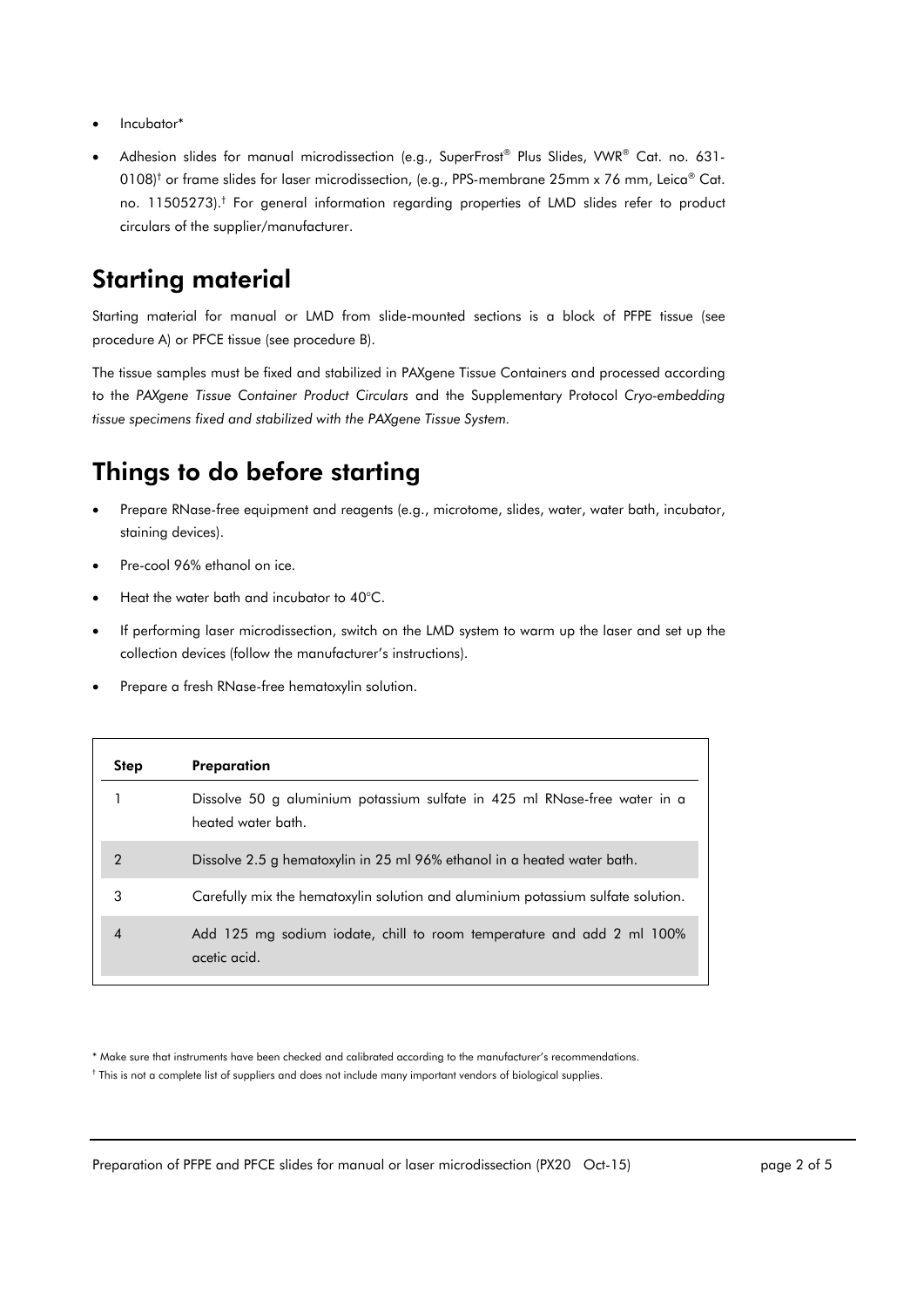Prepare fresh eosin solution

| <b>Step</b> | Preparation                                                                     |
|-------------|---------------------------------------------------------------------------------|
|             | Add 2.5 g Eosin Y to 500 ml RNase-free water. Stir for 2 h at room temperature. |
|             | Add 2 ml 100% acetic acid.                                                      |

Note: Commercially available, ready-to-use staining solutions can also be used for staining LMD slides. For subsequent RNA preparations, however, we recommend using the described freshly made RNasefree solutions.

## Procedure A: Sectioning, deparaffinization and staining of PFPE samples for manual or laser microdissection (LMD) from slide-mounted sections

- 1. Using a microtome, make a tissue section of 6–12 μm thickness from a PFPE tissue block. Note: If the sample surface has been exposed to air, discard the first 2 or 3 sections.
- 2. Place the section onto the surface of a water bath at 40°C. Transfer the floating and stretched out section without folds onto an adhesion slide for manual microdissection or onto the membrane of a frame slide for LMD.
- 3. Dry the slide on a heating plate or in an incubator for 10 min at 40°C.
- 4. Deparaffinize the PFPE tissue sections, following the incubation steps in Table 1.

| <b>Step</b>    | Media             | <b>Incubation time</b> |
|----------------|-------------------|------------------------|
|                | Xylene            | 1 min                  |
| $\overline{2}$ | Fresh Xylene      | 30 <sub>s</sub>        |
| 3              | 96% Ethanol       | 1 min                  |
| $\overline{4}$ | Fresh 96% Ethanol | 1 min                  |
| 5              | 70% Ethanol       | 1 min                  |

#### Table 1. Deparaffinization of PFPE Slides for LMD

### 5. Optional: Perform H&E staining. Follow the incubation steps in Table 3 (page 4).

Note: If H&E staining is not performed immediately, transfer the slide to ice-cold 96% ethanol for transport or short-term storage.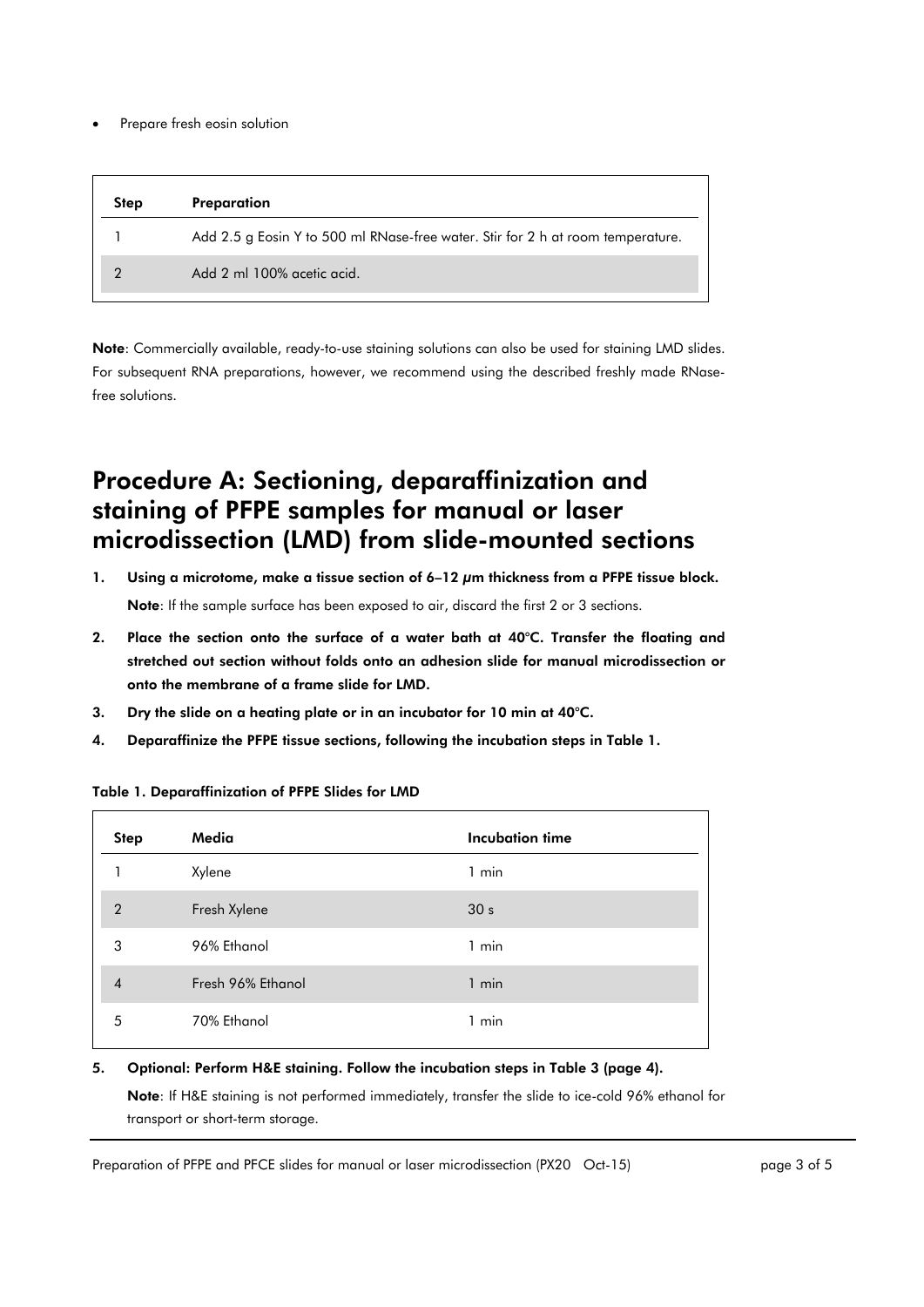### Procedure B: Sectioning and staining of PFCE samples for manual or laser microdissection (LMD) from slide-mounted sections.

- 1. Using a cryostat, make a tissue section of 6–12 μm thickness from a PFCE tissue block. Note: If the sample surface has been exposed to air, discard the first 2 or 3 sections.
- 2. Carefully transfer the section without folds onto an adhesion slide for manual microdissection or onto the membrane of a frame slide for LMD.

Note: Several sections can be placed on a single slide, if necessary.

- 3. Air-dry the slide for 1 min at room temperature (15–25°C).
- 4. Perform the steps in Table 2 to remove the cryo-medium from the PFCE tissue sections.

#### Table 2. Removal of cryo-medium from PFCE Slides for LMD

| <b>Step</b> | Media             | Incubation time |  |
|-------------|-------------------|-----------------|--|
|             | 70% Ethanol       | $1$ min         |  |
| 2           | 50% Fresh Ethanol | 45 <sub>s</sub> |  |
| 3           | 30% Fresh Ethanol | 30 <sub>s</sub> |  |

### 5. Optional: Perform H&E staining. Follow the incubation steps in Table 3.

Note: If H&E staining is not performed immediately, transfer the slide to ice-cold 96% ethanol for transport or short-term storage.

#### Table 3. Hematoxylin and eosin quick-staining protocol

| <b>Step</b>    | Media                | <b>Incubation time</b> |
|----------------|----------------------|------------------------|
| 1              | RNase-free water     | 30 sec                 |
| $\overline{2}$ | Hematoxylin solution | $1$ min                |
| 3              | RNase-free water     | 30 sec                 |
| $\overline{4}$ | RNase-free water     | 30 sec                 |
| 5              | Eosin solution       | 10 <sub>sec</sub>      |
| 6              | 70% Ethanol          | 30 sec                 |
| $\overline{7}$ | 96% Ethanol          | 30 sec                 |
| 8              | 100% Ethanol         | Until use              |
|                |                      |                        |